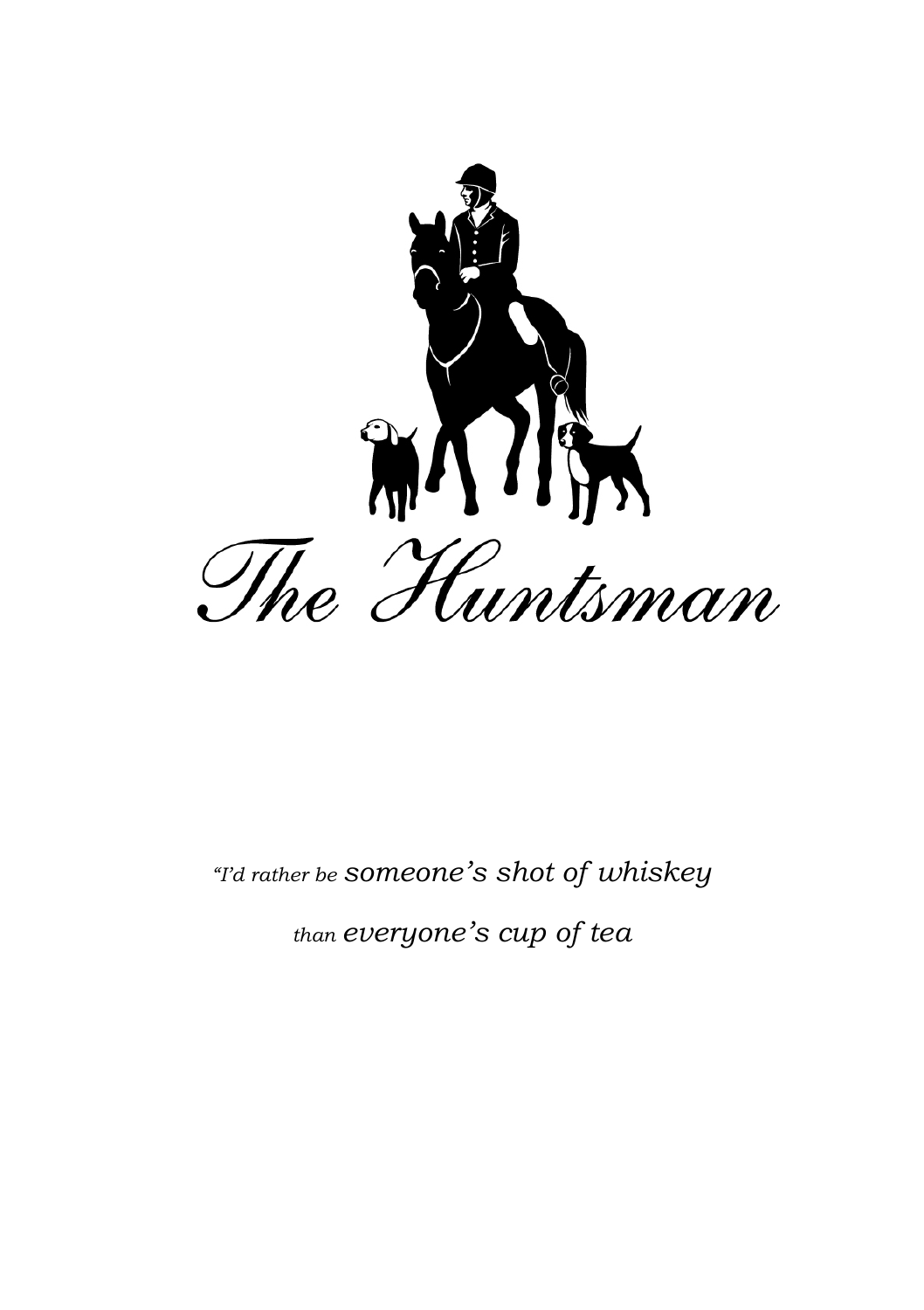In 1969 a small group of Ranch Santa Fe residents founded the Santa Fe Hunt and much of the open space in RSF and other areas was used for hunt country and it was later recognized by the Master of Foxhounds Association in 1987.

Riding to the hounds (the correct term for fox hunting) is as much a social event as it is enjoying being outside with friends alike.

The Inn at Rancho Santa Fe is rich in history and the Huntsman is our way of saluting an era of exemplary sport and riding.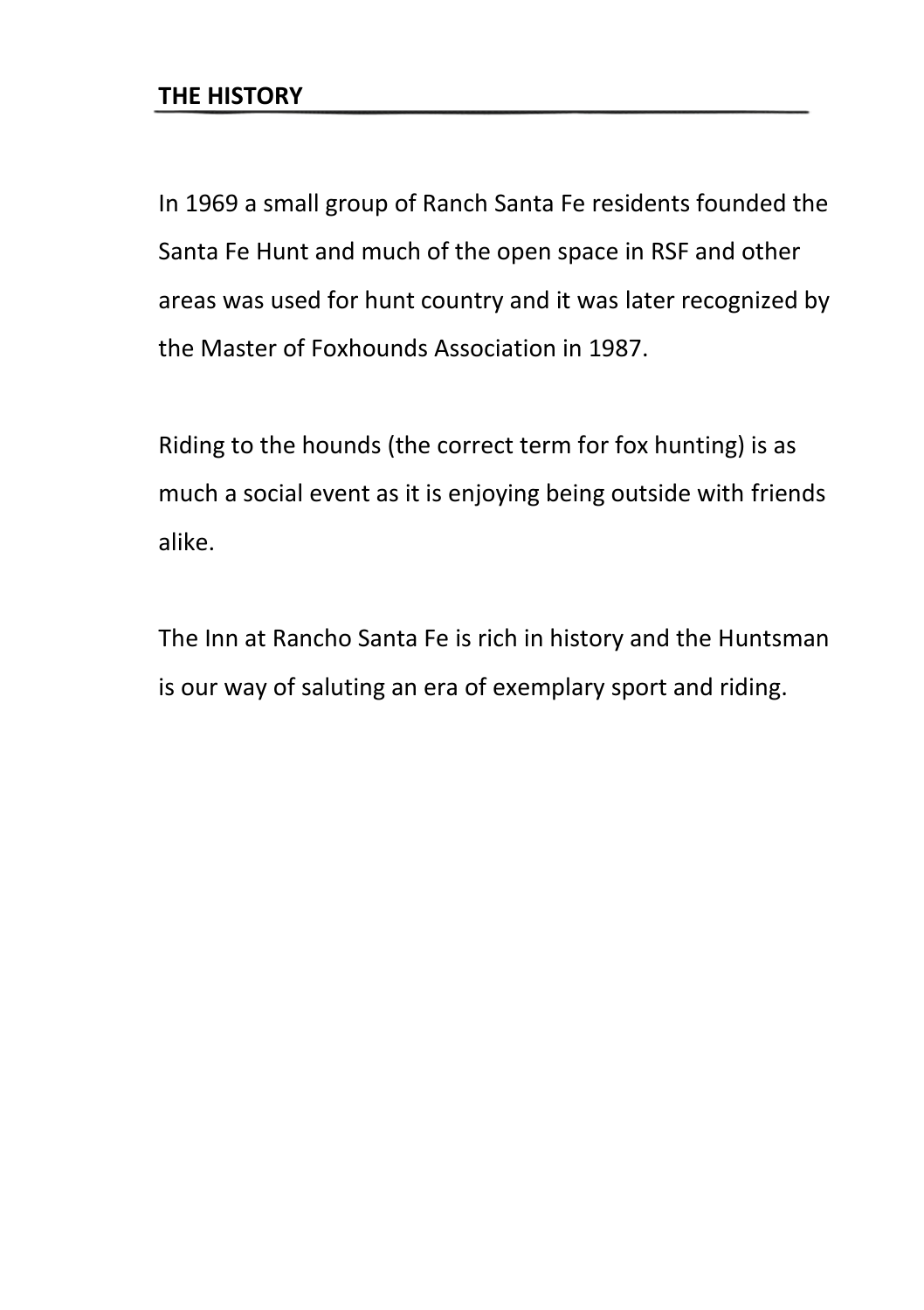#### **THE MANHATTAN PROJECT**

**Huntsman Manhattan**  *The Huntsman Woodford Reserve, Antica, bitters, orange peel*

**Washington in Manhattan** *Maker's Mark, Apple liqueur, Antica*

**Thyme for Bourbon** *Bulleit Rye, Thyme liqueur, honey*

**Lights Out at 10** *Templeton Rye, Averna Amaro, Angostura Bitters, Cherry Bitters*

**Vanilla Has A Problem** *Buffalo Trace, Vanilla liqueur, Antica, Smoked Cherry wood*

**Barrel Aged Vieux Carre** *Bulleit Rye, Hennessy Cognac, Benedictine, Bitters, Barrel Aged in house*

#### **CRAFTED OLD FASHIONED**

#### **1881**

*James E. Pepper, Angostura Bitters, Sugar Cube, Lemon Peel*

**This You Can Smoke In Here** *Bulleit Rye, Smoked Pecan, Angostura Bitters*

**Respect Your Elderflower** *Buffalo Trace, Elderflower, Grapefruit & Orange Bitters*

**Not Your Nana's Newtons** *Makers Mark, Fig Jam, Angostura Bitters*

**The Fashion of The Fox** *Sipsmith Gin, Elderflower, Grapefruit, Rhubarb Bitters*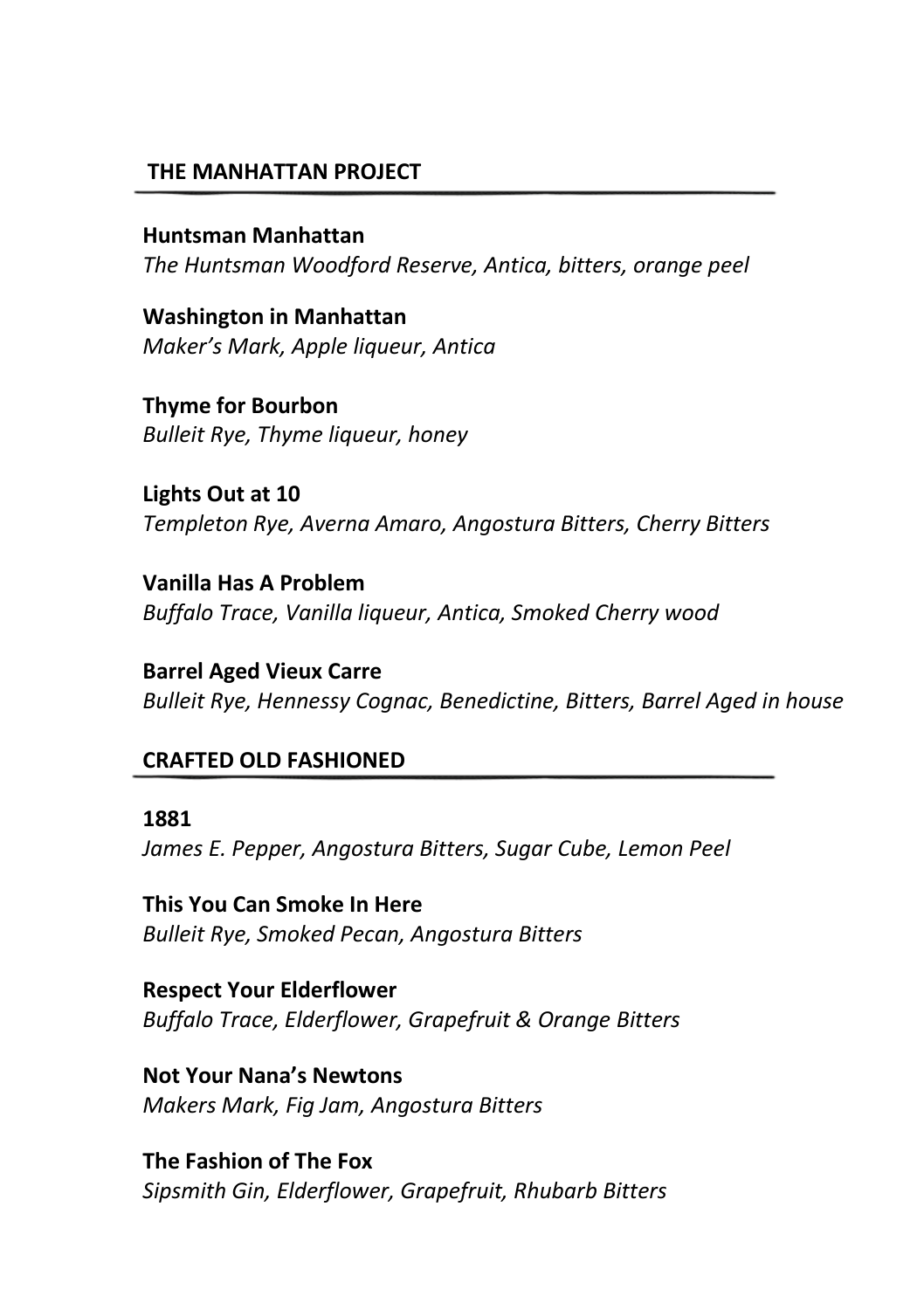#### **DOMESTIC FLIGHTS**

| <b>Old Distillers Rule</b>                        | 18 |
|---------------------------------------------------|----|
| E.H. Taylor, James E. Pepper, W.L. Weller         |    |
| Lone Star Round-Up                                | 34 |
| Balcones Baby Blue, Brimstone Smoked, Single Malt |    |
| <b>Michter's Small Batch</b>                      | 24 |
| Michter's Bourbon, Rye, Sourmash                  |    |
| <b>Chicago Gangster</b>                           | 21 |
| Templeton Rye, Larceny, Few                       |    |
| <b>Hudson River Landing</b>                       | 23 |
| Hudson Four Grain, Baby Bourbon, Single Malt      |    |
| <b>INTERNATIONAL FLIGHTS</b>                      |    |
| Scotch 101                                        | 25 |
| Glenmorangie, Glenlivet, Glenfiddich              |    |
| <b>Smoky Islay Selection</b>                      | 25 |
| Laphroig, Ardbeg, Lagavulin                       |    |

| <b>Lost in Translation</b>                     | 40  |
|------------------------------------------------|-----|
| Nikka Coffey, Hibiki Harmony, Kaiyo            |     |
| <b>Molly Malone's Delight</b>                  | 33. |
| Red Breast 12, Teeling Small Batch, Green Spot |     |

*La Santa, Quinta Ruban, Nectar D'Or* 

**Glenmorangie Wine Cask Collection 31**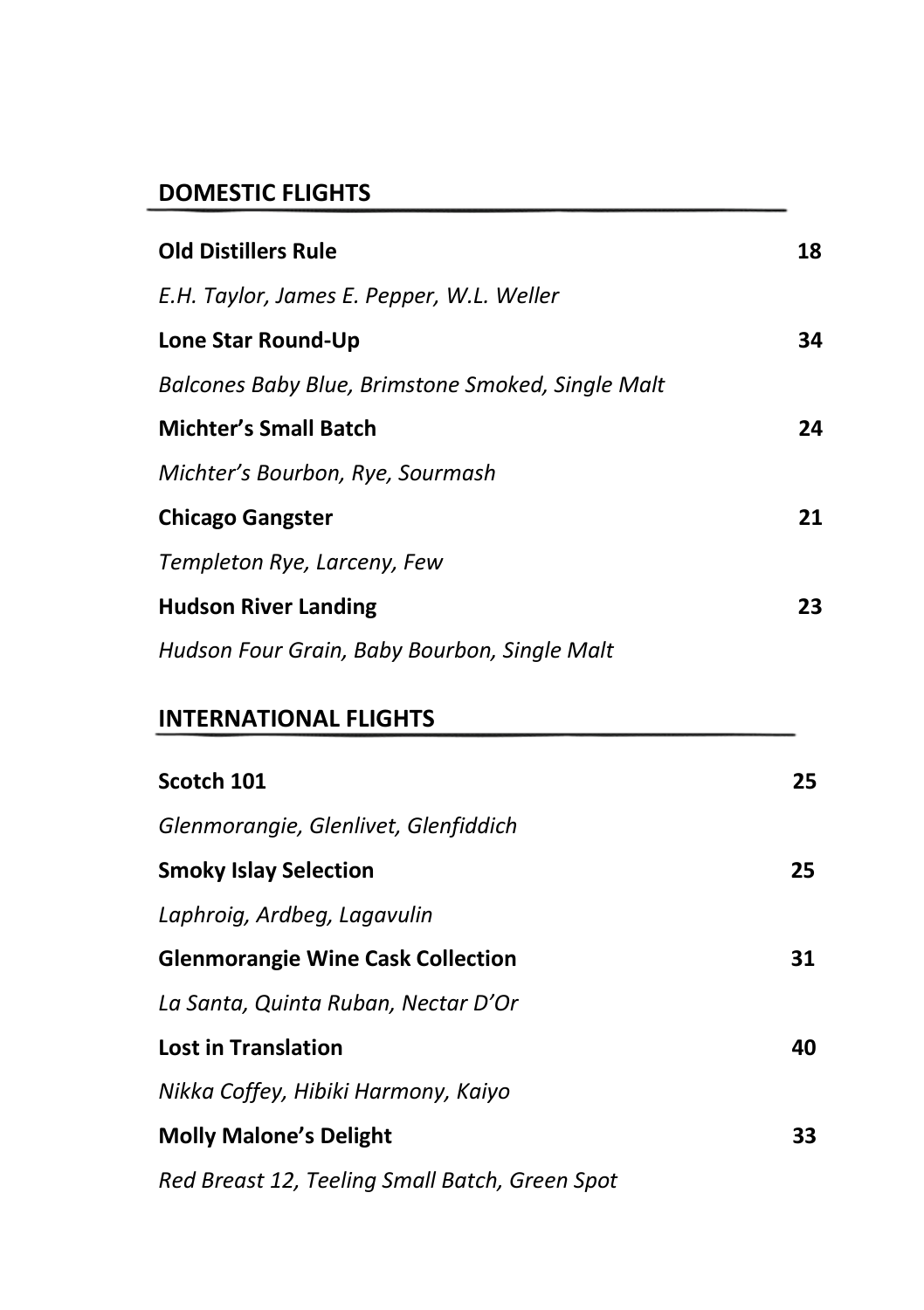#### **MORE THAN JUST WHISKEY**

#### **Sandia & The Senorita**

*Don Julio Blanco, Elderflower, Ancho Reyes, Jalapeno, Watermelon*

**SmaLoma** *Casamigo's Blanco, Smoked Grapefruit, Agave*

**Violets Are Red** *Nolet's Gin, Red Violet Liqueur, Luxardo*

**Oops I Brambled Again** *Sipsmith Gin, Raspberry, Blackberry, Rosemary syrup*

**Lychee For You, Lychee For Me** *Kettle One, Lychi Li Liqueur, Orange, Rose Blossom*

| Producer                   | Style                                     | Region            | 1 oz. | $2$ oz. |
|----------------------------|-------------------------------------------|-------------------|-------|---------|
| Amador                     | <b>Bourbon</b>                            | California        | 6     | 12      |
| Vanilla, oak, spice        |                                           |                   |       |         |
|                            | <b>Cutwater Devil's Share Single Malt</b> | <b>California</b> | 20    | 40      |
| Sweet, cardamom, malt      |                                           |                   |       |         |
|                            | <b>Cutwater Devil's Share Bourbon</b>     | California        | 20    | 40      |
| Cinnamon, tobacco, caramel |                                           |                   |       |         |
|                            | <b>Cutwater Black Skimmer Bourbon</b>     | California        | 11    | 22      |
|                            | Honeysuckle, caramel, vanilla             |                   |       |         |
| Low Gap                    | <b>White Whiskey</b>                      | California        | 5     | 10      |
| Fruity, crisp, grain-laced |                                           |                   |       |         |
| <b>Breckenridge</b>        | <b>Bourbon</b>                            | Colorado          | 9     | 18      |
| Woody, vanilla, orange     |                                           |                   |       |         |
|                            | <b>Colorado Gold Straight Bourbon</b>     | Colorado          | 9     | 18      |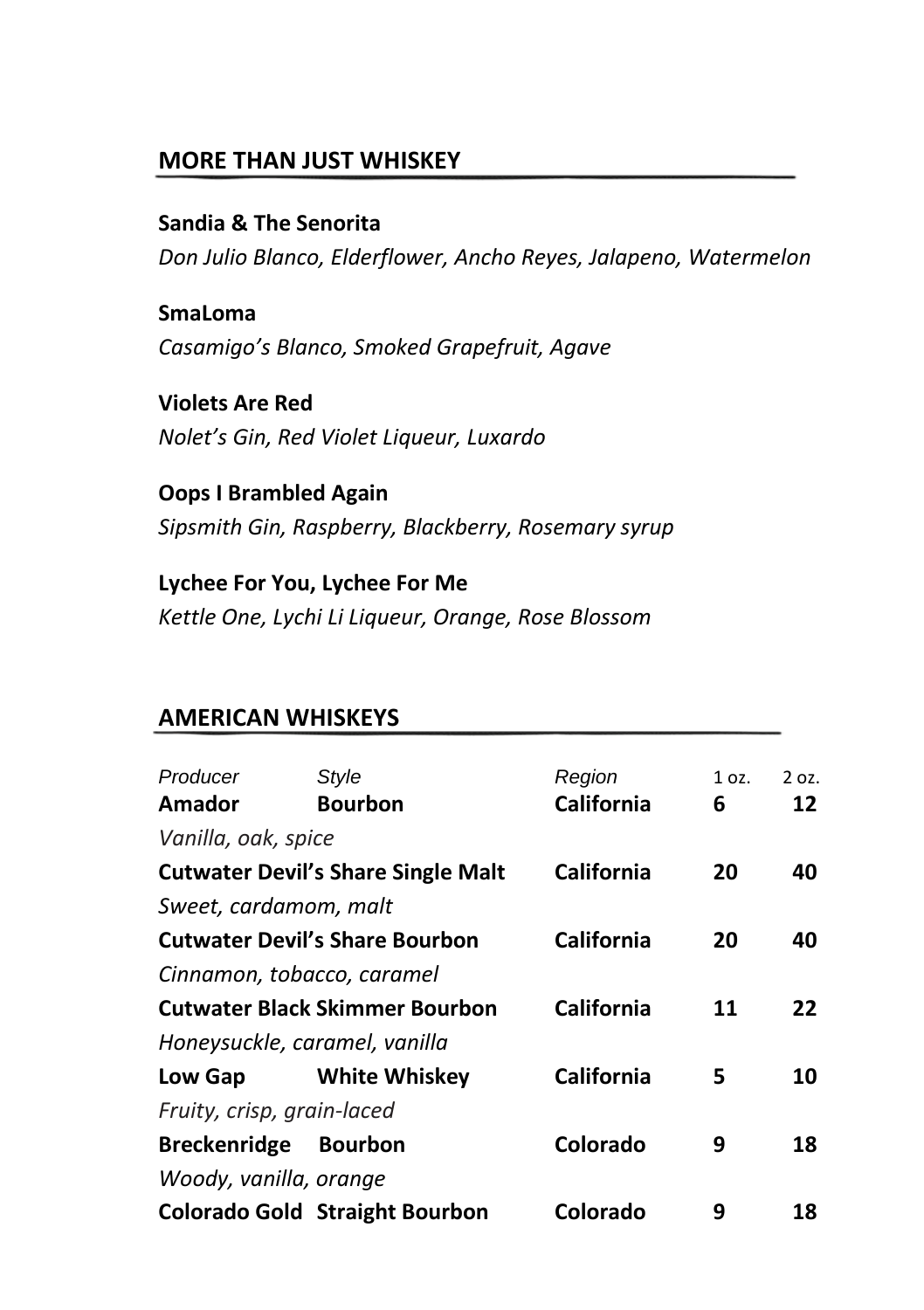## *Sweet, spice, herbal*

| Producer                   | <b>Style</b>                         | Region          | 1 oz. | 2 oz. |
|----------------------------|--------------------------------------|-----------------|-------|-------|
| <b>Leopolds</b>            | Whiskey                              | Colorado        | 9     | 18    |
|                            | Oak, brown sugar, molasses           |                 |       |       |
|                            | <b>Peach Street</b> Straight Bourbon | Colorado        | 12    | 24    |
| Sweet, light, spice        |                                      |                 |       |       |
| <b>Stranahans</b>          | Whiskey                              | Colorado        | 10    | 20    |
| Sweet, spice, leather      |                                      |                 |       |       |
| <b>Tin Cup</b>             | <b>Bourbon</b>                       | Colorado        | 7     | 14    |
| Caramel, spice, sugar      |                                      |                 |       |       |
| Few                        | <b>Rye Whiskey</b>                   | <b>Illinois</b> | 10    | 20    |
| Caramel, honey, pepper     |                                      |                 |       |       |
| Few                        | <b>Straight Bourbon</b>              | <b>Illinois</b> | 10    | 20    |
| Pine, vanilla, spice       |                                      |                 |       |       |
| <b>Homestead</b>           | <b>Bourbon</b>                       | Indiana         | 9     | 18    |
| Toffee, fruit, dry         |                                      |                 |       |       |
| <b>Templeton</b>           | <b>Rye</b>                           | <b>Indiana</b>  | 7     | 14    |
|                            | Toffee, honeycomb, cinnamon          |                 |       |       |
| <b>Small Batch</b><br>1792 |                                      | Kentucky        | 7     | 14    |
|                            | Spice, sweet caramel, balanced       |                 |       |       |
|                            | <b>Angels Envy Straight Bourbon</b>  | Kentucky        | 9     | 18    |
| Vanilla, caramelized fruit |                                      |                 |       |       |
|                            | <b>Angels Envy Finished Rye</b>      | Kentucky        | 12    | 24    |
| Vanilla, spice, pepper     |                                      |                 |       |       |
|                            | Angels Envy Cask Strength            | Kentucky        | 26    | 52    |
| Intense, port finish       |                                      |                 |       |       |
| <b>Bakers</b>              | 7 Year                               | Kentucky        | 8     | 16    |
| Vanilla, chocolate, nutmeg |                                      |                 |       |       |
| <b>Basil Hayden</b> 8 Year |                                      | Kentucky        | 8     | 16    |
| Spicy, pepper, honey       |                                      |                 |       |       |
| <b>Bernheim</b>            | <b>Wheat Whiskey</b>                 | Kentucky        | 10    | 20    |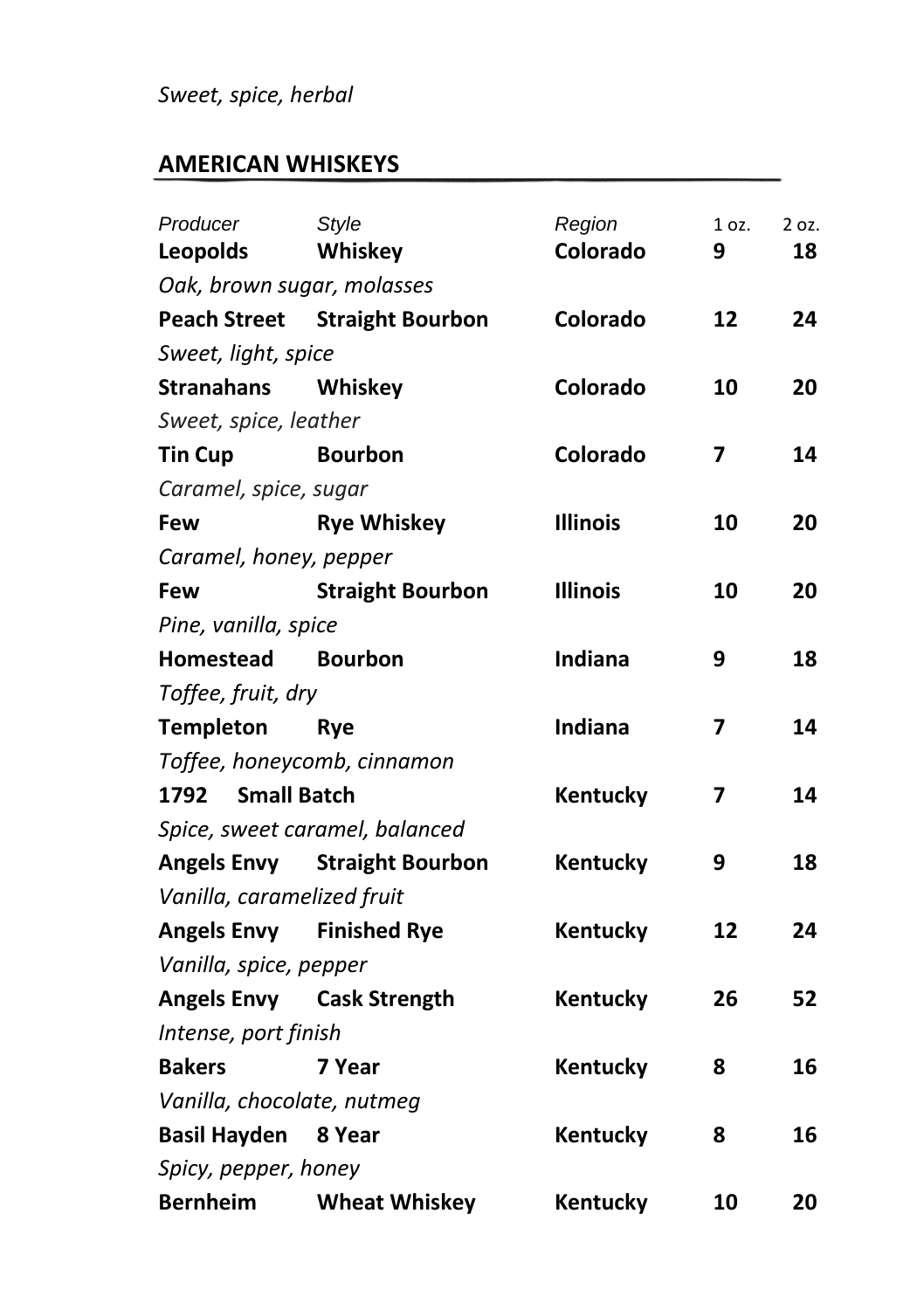| Producer                           | <b>Style</b>                  | Region          | 1 oz. | 2 oz |
|------------------------------------|-------------------------------|-----------------|-------|------|
| <b>Benchmark</b>                   | <b>Straight bourbon</b>       | Kentucky        | 6     | 12   |
| Clove, spice, toffee               |                               |                 |       |      |
| <b>Blantons</b>                    | <b>Straight Bourbon</b>       | Kentucky        | 8     | 16   |
| Caramel, wood, cinnamon            |                               |                 |       |      |
| <b>Bookers</b>                     | <b>Straight Bourbon</b>       | Kentucky        | 9     | 18   |
| Hot, oak, smoke                    |                               |                 |       |      |
| <b>Buffalo Trace Bourbon</b>       |                               | Kentucky        | 6     | 12   |
| Vanilla, toffee, candied fruit     |                               |                 |       |      |
| <b>Bulleit</b>                     | <b>Frontier Rye</b>           | Kentucky        | 8     | 16   |
| Vanilla, spice                     |                               |                 |       |      |
| <b>Corner Creek</b>                | <b>Reserve Bourbon</b>        | Kentucky        | 5     | 10   |
| Dry, vanilla, walnut               |                               |                 |       |      |
| <b>Duke</b> Small Batch            |                               | Kentucky        | 7     | 14   |
| Fruit, nutmeg, toffee              |                               |                 |       |      |
|                                    | Eagle Rare Straight Bourbon   | Kentucky        | 6     | 12   |
| Vanilla, cocoa, caramel            |                               |                 |       |      |
| E.H. Taylor                        | <b>Straight Bourbon</b>       | Kentucky        | 8     | 16   |
| Citrus, nuts, smoke                |                               |                 |       |      |
|                                    | Elijah Craig Straight Bourbon | Kentucky        | 6     | 12   |
| Caramel, oak, licorice             |                               |                 |       |      |
| <b>Elijah Craig</b>                | <b>Barrel Proof</b>           | Kentucky        | 12    | 24   |
| Big, powerful, complex             |                               |                 |       |      |
| <b>Evan Williams Single Barrel</b> |                               | Kentucky        | 7     | 14   |
| Oak, leather honey                 |                               |                 |       |      |
|                                    | Evan Williams Bottled-in-Bond | Kentucky        | 5     | 10   |
| Honey, cornmeal, spice             |                               |                 |       |      |
| <b>Four Roses</b>                  | <b>Small Batch</b>            | <b>Kentucky</b> | 7     | 14   |
| Spices, fruit, honey               |                               |                 |       |      |
| <b>Four Roses</b>                  | <b>Single Barrel</b>          | Kentucky        | 9     | 18   |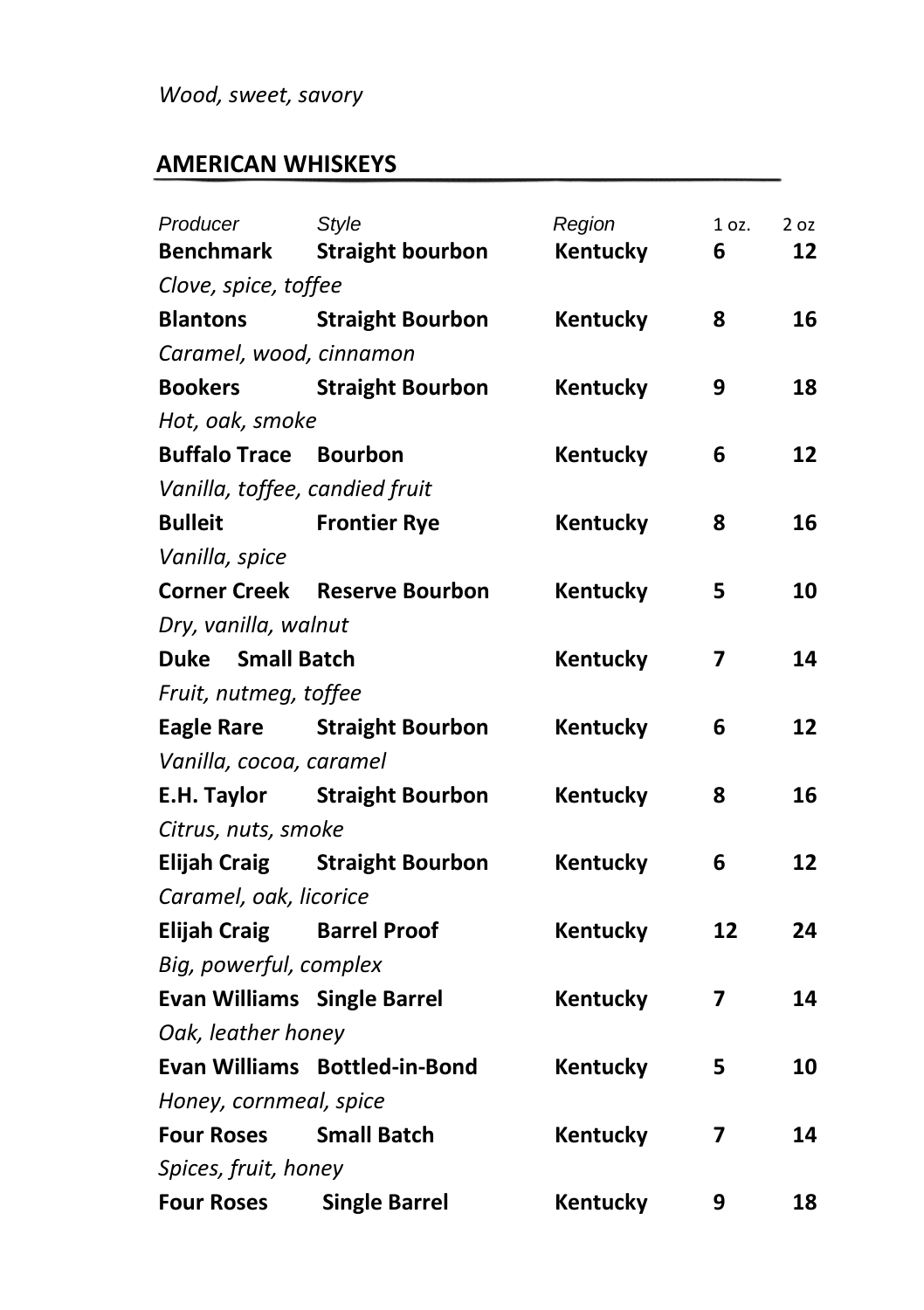# *Spicy, maple, cherries*

| Producer                       | <b>Style</b>                            | Region          | 1 oz. | 2 oz. |
|--------------------------------|-----------------------------------------|-----------------|-------|-------|
|                                | Henry McKenna 10 yr. Single Barrel      | Kentucky        | 6     | 12    |
| Spicy, maple, cherries         |                                         |                 |       |       |
|                                | <b>James E. Pepper Straight Rye</b>     | Kentucky        | 7     | 14    |
|                                | Spice, chocolate, clove, honey          |                 |       |       |
|                                | <b>James E. Pepper Straight Bourbon</b> | Kentucky        | 7     | 14    |
|                                | Citrus, cinnamon and a sweet finish     |                 |       |       |
|                                | Jefferson's Ocean Small Batch           | Kentucky        | 14    | 28    |
| Caramel, salt-water            |                                         |                 |       |       |
| Jim Beam                       | White Label                             | <b>Kentucky</b> | 5     | 10    |
| Sweet, caramel, hot            |                                         |                 |       |       |
| <b>Knob Creek</b>              | <b>Straight Bourbon</b>                 | Kentucky        | 7     | 14    |
| Vanilla, oak, cedar spice      |                                         |                 |       |       |
| <b>Knob Creek</b>              | <b>Straight Rye</b>                     | <b>Kentucky</b> | 7     | 14    |
| Vanilla, menthol, spice        |                                         |                 |       |       |
| <b>LarcenyStraight Bourbon</b> |                                         | Kentucky        | 6     | 12    |
| Wood, caramel, citrus          |                                         |                 |       |       |
| Lexington                      | <b>Bourbon</b>                          | Kentucky        | 6     | 12    |
| Sweet corn, vanilla, salt      |                                         |                 |       |       |
| <b>Makers Mark Bourbon</b>     |                                         | Kentucky        | 6     | 12    |
| Vanilla, sugar cane            |                                         |                 |       |       |
|                                | <b>Makers Mark Cask Strength</b>        | Kentucky        | 10    | 20    |
| Oak, vanilla, spice            |                                         |                 |       |       |
|                                | <b>Makers Mark 46 Straight Bourbon</b>  | Kentucky        | 9     | 18    |
| Oak, sweet, spice              |                                         |                 |       |       |
| Michter's                      | <b>American Whiskey</b>                 | Kentucky        | 8     | 16    |
| Spice, toffee, creamy          |                                         |                 |       |       |
|                                | Michter's 10 Year Single Barrel         | Kentucky        | 18    | 36    |
| Spice, toffee, creamy          |                                         |                 |       |       |
| Michter's                      | <b>Straight Rye</b>                     | Kentucky        | 9     | 18    |
|                                |                                         |                 |       |       |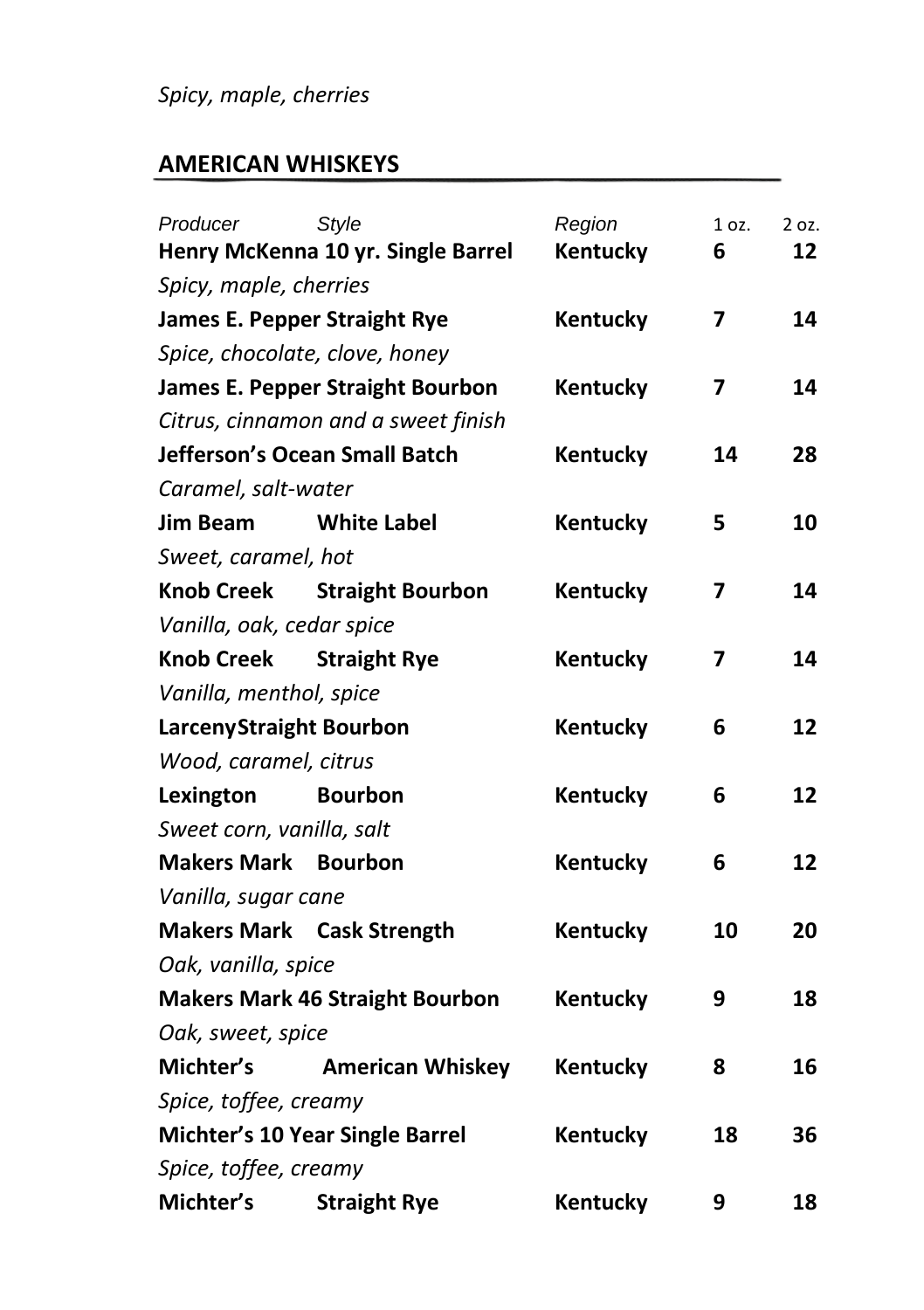| Producer                   | <b>Style</b>                         | Region          | 1 oz. | 2 oz. |
|----------------------------|--------------------------------------|-----------------|-------|-------|
|                            | <b>Michter's 6 Year Small Batch</b>  | <b>Kentucky</b> | 8     | 16    |
| Plum, marmalade, pepper    |                                      |                 |       |       |
| Michter's                  | <b>Sour Mash</b>                     | Kentucky        | 9     | 18    |
| Dough, fresh bread         |                                      |                 |       |       |
| <b>Old Forester</b>        | <b>Bourbon</b>                       | Kentucky        | 10    | 20    |
| Dough, fresh bread         |                                      |                 |       |       |
| <b>Old Forester</b>        | <b>Statesmen Bourbon</b>             | Kentucky        | 10    | 20    |
| Rich, elegant, bold        |                                      |                 |       |       |
| Redemption                 | <b>High Rye Bourbon</b>              | Kentucky        | 5     | 10    |
| Pepper, spice, vanilla     |                                      |                 |       |       |
| Rittenhouse                | <b>R</b> ve                          | Kentucky        | 6     | 12    |
| Dried banana, white pepper |                                      |                 |       |       |
|                            | <b>Rowans Creek Straight Bourbon</b> | Kentucky        | 9     | 18    |
| Sweet, smoke, balanced     |                                      |                 |       |       |
|                            | Russell's Reserve 10yr. Small Batch  | Kentucky        | 8     | 16    |
| vanilla, cinnamon          |                                      |                 |       |       |
|                            | Russell's Reserve 6yr. Small Batch   | Kentucky        | 7     | 14    |
| allspice, almond, pepper   |                                      |                 |       |       |
| <b>Sazerac</b>             | <b>Straight Rye</b>                  | Kentucky        | 6     | 12    |
| Vanilla, pepper, clove     |                                      |                 |       |       |
|                            | Van Winkle Family Reserve 12 Year    | Kentucky        | 50    | 100   |
| Big, bold, intense         |                                      |                 |       |       |
| Old Rip Van Winkle 10 Year |                                      | Kentucky        | 40    | 80    |
|                            | Caramel, vanilla, black pepper       |                 |       |       |
| Pappy Van Winkle 15 Year   |                                      | Kentucky        | 60    | 120   |
| Classic, wheated, complex  |                                      |                 |       |       |
| W.L. Weller                | <b>Special Reserve</b>               | Kentucky        | 5     | 10    |
|                            | Butterscotch, black pepper, wood     |                 |       |       |
|                            | <b>Woodford Reserve Bourbon</b>      | Kentucky        | 7     | 14    |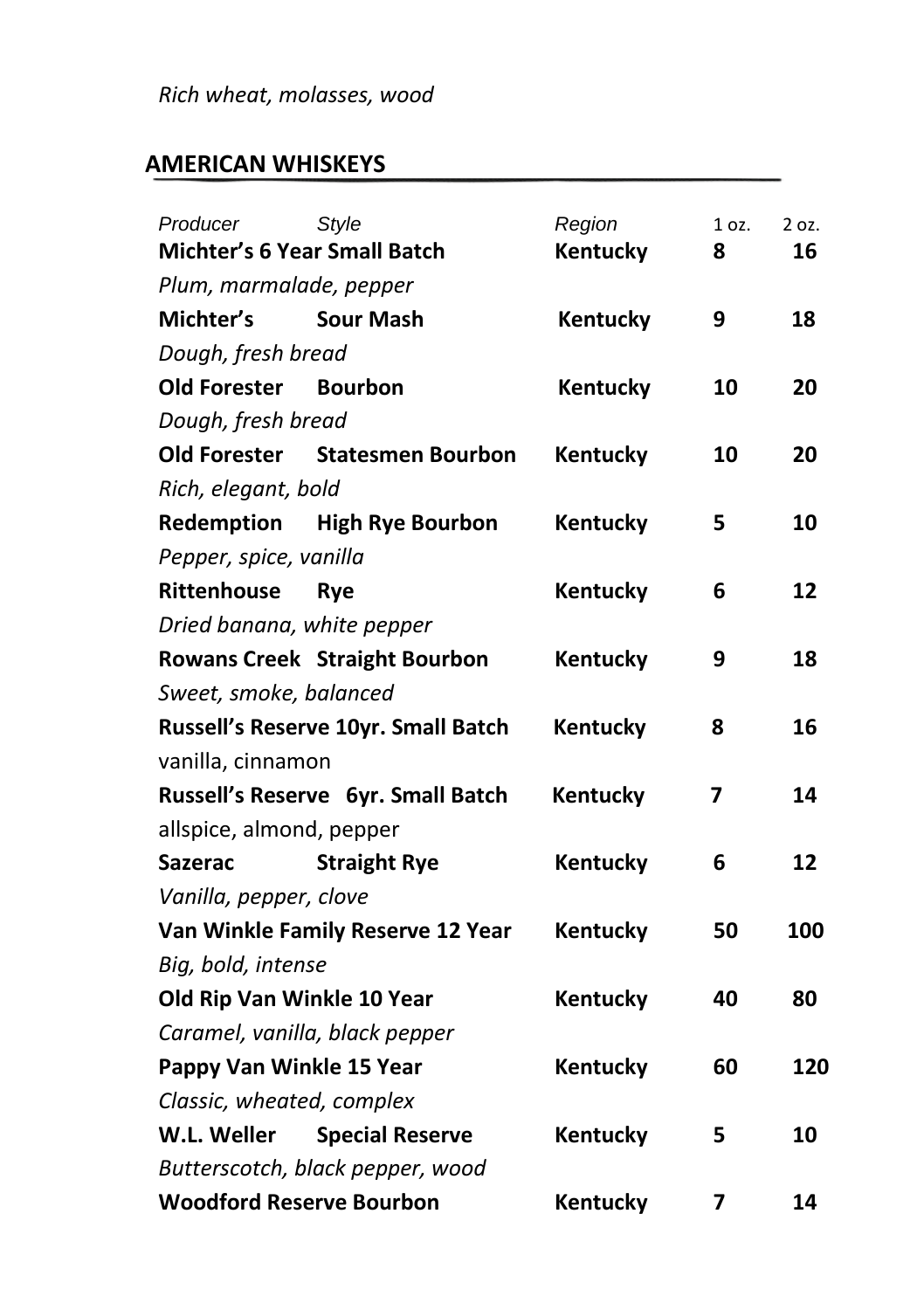## *Sweet, spicy, oak*

| Producer                    | <b>Style</b>                             | Region          | 1 oz. | 2 oz. |
|-----------------------------|------------------------------------------|-----------------|-------|-------|
|                             | <b>Woodford Reserve Double Oaked</b>     | Kentucky        | 9     | 18    |
|                             | Crème brulee, toffee, caramel            |                 |       |       |
|                             | Woodford Reserve 'Huntsman'              | Kentucky        | 7     | 14    |
| Floral, citrus, spice       |                                          |                 |       |       |
| <b>Woodford Reserve Rye</b> |                                          | Kentucky        | 7     | 14    |
| Light, apple, spice         |                                          |                 |       |       |
| <b>Wild Turkey</b>          |                                          | Kentucky        | 5     | 10    |
| Sugar, fruit, hot           |                                          |                 |       |       |
| Roughstock                  | <b>Straight Bourbon</b>                  | <b>Montana</b>  | 9     | 18    |
|                             | Dark chocolate, caramel, plum, oak       |                 |       |       |
|                             | <b>Hudson 4 Grain Straight Bourbon</b>   | <b>New York</b> | 8     | 16    |
| Caramel, spice, oak         |                                          |                 |       |       |
| <b>Hudson</b>               | <b>Baby Bourbon</b>                      | <b>New York</b> | 8     | 16    |
| Sweet, spice, wood          |                                          |                 |       |       |
| <b>Hudson Maple Cask</b>    | Rye                                      | <b>New York</b> | 8     | 16    |
| Sweet, maple, toast         |                                          |                 |       |       |
| <b>Hudson Manhattan</b>     | <b>Rye</b>                               | <b>New York</b> | 8     | 16    |
| Fruit, spice, candy         |                                          |                 |       |       |
| <b>Hudson</b>               | <b>Single Malt Whiskey</b>               | <b>New York</b> | 8     | 16    |
| Evergreen, fruit, spice     |                                          |                 |       |       |
|                             | <b>Henry DuYore's Straight Whiskey</b>   | Oregon          | 9     | 18    |
|                             | Sweet corn, dried fruits, toffee, citrus |                 |       |       |
|                             | Rogue Farms Dead Guy Whiskey             | Oregon          | 7     | 14    |
|                             | Floral, honey, peach, mango              |                 |       |       |
| <b>Rogue Farms</b>          | <b>Rye</b>                               | Oregon          | 8     | 16    |
| Ripe fruit, brown spice     |                                          |                 |       |       |
|                             | Lock, Stock and Barrel 13yr Rye          | Pennsylvania    | 18    | 36    |
|                             | Spice, light mint, white pepper          |                 |       |       |
|                             | Lock, Stock and Barrel 18yr Rye          | Pennsylvania    | 36    | 72    |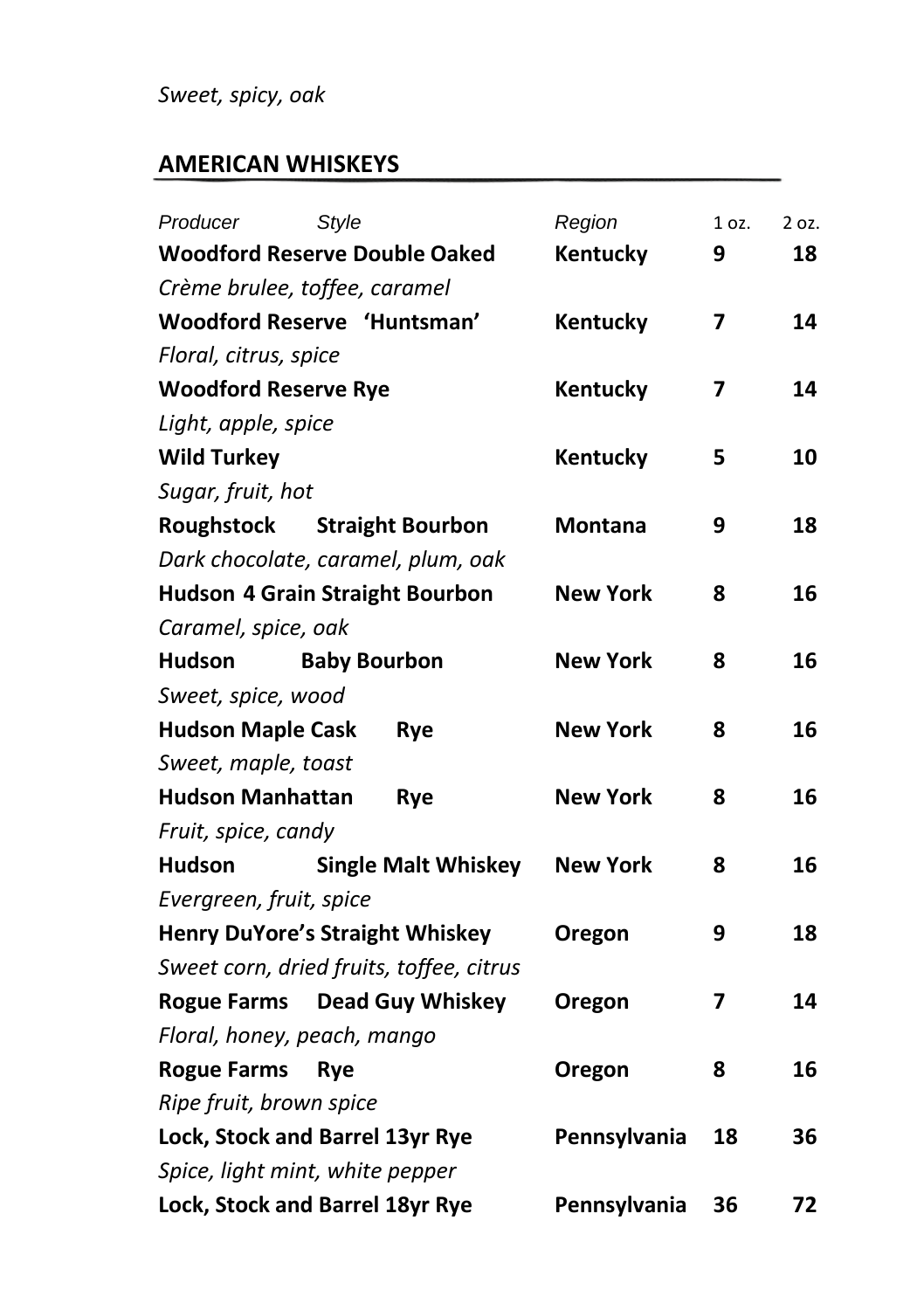| Producer                    | <b>Style</b>                            | Region           | 1 oz. | 2 oz. |
|-----------------------------|-----------------------------------------|------------------|-------|-------|
| Slow & Low                  | <b>Rye</b>                              | Pennsylvania     | 6     | 12    |
| Honey, orange, bitters      |                                         |                  |       |       |
|                             | <b>Benjamin Prichard's Straight Rye</b> | Tennessee        | 11    | 22    |
| Pine, mint, medicinal       |                                         |                  |       |       |
| <b>Dickel Barrel Select</b> |                                         | <b>Tennessee</b> | 8     | 16    |
| Caramel, corn, fennel       |                                         |                  |       |       |
| <b>Dickel Sour Mash</b>     |                                         | Tennessee        | 6     | 12    |
| Oak, vanilla, char          |                                         |                  |       |       |
| <b>Jack Daniels</b>         | Old #7                                  | <b>Tennessee</b> | 6     | 12    |
| Vanilla, oaky, hot          |                                         |                  |       |       |
| <b>Jack Daniels</b>         | <b>Single Barrel</b>                    | Tennessee        | 12    | 24    |
| Vanilla, smoke, oak         |                                         |                  |       |       |
| <b>Jack Daniels</b>         | <b>Single Barrel Rye</b>                | <b>Tennessee</b> | 16    | 32    |
| Spice, pepper, vanilla      |                                         |                  |       |       |
| <b>High West</b>            | <b>Bourye</b>                           | Utah             | 18    | 36    |
| The original, unique blend  |                                         |                  |       |       |
| <b>High West</b>            | <b>Campfire</b>                         | Utah             | 13    | 26    |
| Smoke, spice, caramel       |                                         |                  |       |       |
| <b>High West</b>            | <b>Son of Bourye</b>                    | Utah             | 10    | 20    |
| Unique bourbon-rye blend    |                                         |                  |       |       |
| <b>High West</b>            | <b>American Prairie</b>                 | <b>Utah</b>      | 8     | 16    |
| Young, soft, floral         |                                         |                  |       |       |
| <b>High West</b>            | <b>Double Rye</b>                       | Utah             | 7     | 14    |
| Young, fresh, spicy         |                                         |                  |       |       |
| <b>High West</b>            | <b>Midwinter Dream</b>                  | Utah             | 16    | 32    |
| Spice, clove, nutmeg        |                                         |                  |       |       |
| <b>High West</b>            | <b>Rendezvous Rye</b>                   | Utah             | 11    | 22    |
| Dry, spice, floral          |                                         |                  |       |       |
|                             | Whistle Pig Straight Rye                | Vermont          | 13    | 26    |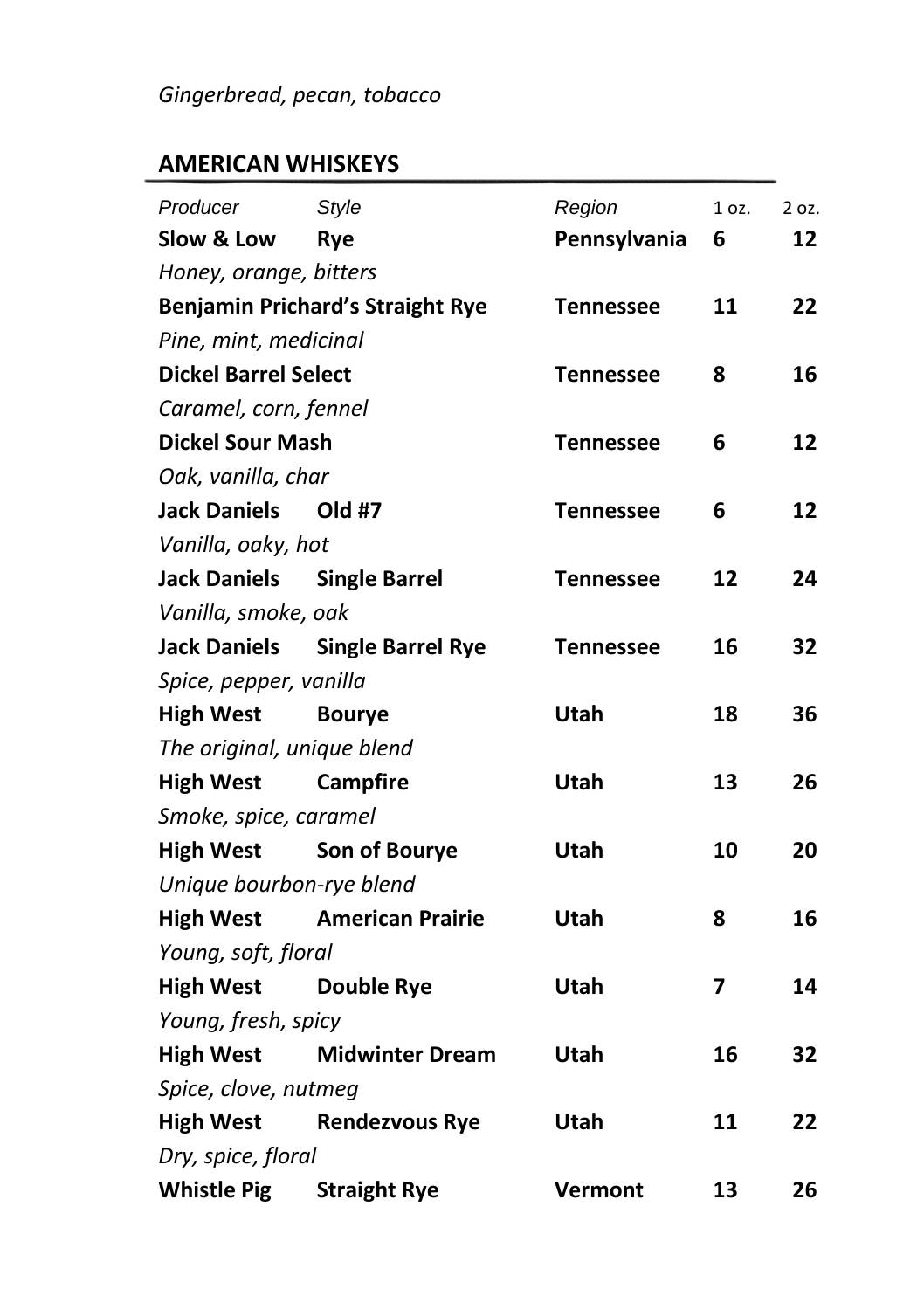## *Spicy, pepper, ginger*

# **AMERICAN WHISKEYS**

| Producer                       | Style                                    | Region         | 1 oz. | 2 oz. |
|--------------------------------|------------------------------------------|----------------|-------|-------|
| <b>Whistle Pig</b>             | Old World Rye                            | <b>Vermont</b> | 16    | 32    |
| Sherrywood finish              |                                          |                |       |       |
| <b>Whistle Pig</b>             | <b>Farmstock</b>                         | Vermont        | 15    | 30    |
| Light spice, floral            |                                          |                |       |       |
| <b>Tatoosh</b>                 | <b>Bourbon</b>                           | Washington     | 9     | 18    |
| Sweet, caramel, wood           |                                          |                |       |       |
| Tatoosh                        | Rve                                      | Washington     | 9     | 18    |
| Smooth, clean, sweetness       |                                          |                |       |       |
| <b>Balcones</b>                | <b>Baby Blue</b>                         | <b>Texas</b>   | 9     | 18    |
|                                | Tropical fruit, sweet tea, smoked chilis |                |       |       |
| <b>Balcones</b>                | <b>Brimstone Smoked</b>                  | <b>Texas</b>   | 12    | 24    |
| Sweet, campfire, honey         |                                          |                |       |       |
| <b>Balcones</b>                | <b>Single Malt Whiskey</b>               | <b>Texas</b>   | 13    | 26    |
| Ester-y, apple, orchard fruits |                                          |                |       |       |

| Producer<br><b>Aberlour</b> | Style<br><b>Single Malt 12 Year</b> | Region<br><b>Scotland</b> | 1 oz.<br>9 | $2$ oz.<br>18 |
|-----------------------------|-------------------------------------|---------------------------|------------|---------------|
| Semi sweet, malty, sherry   |                                     |                           |            |               |
| <b>Aberlour</b>             | <b>Single Malt 16 Year</b>          | <b>Scotland</b>           | 16         | 32            |
| Sherry, buttermilk, oak     |                                     |                           |            |               |
| Ardbeg                      |                                     | Islay                     | 9          | 18            |
| Peat, smoke, sweet          |                                     |                           |            |               |
| <b>Ardbeg Corryvreckan</b>  |                                     | <b>Islay</b>              | 15         | 30            |
| Baklava, smoked meats       |                                     |                           |            |               |
| <b>Ardbeg Uigeadail</b>     |                                     | Islay                     | 14         | 28            |
|                             | Pepper, graham cracker, citrus oil  |                           |            |               |
| Ardbeg An Oa                |                                     | Islay                     | 20         | 40            |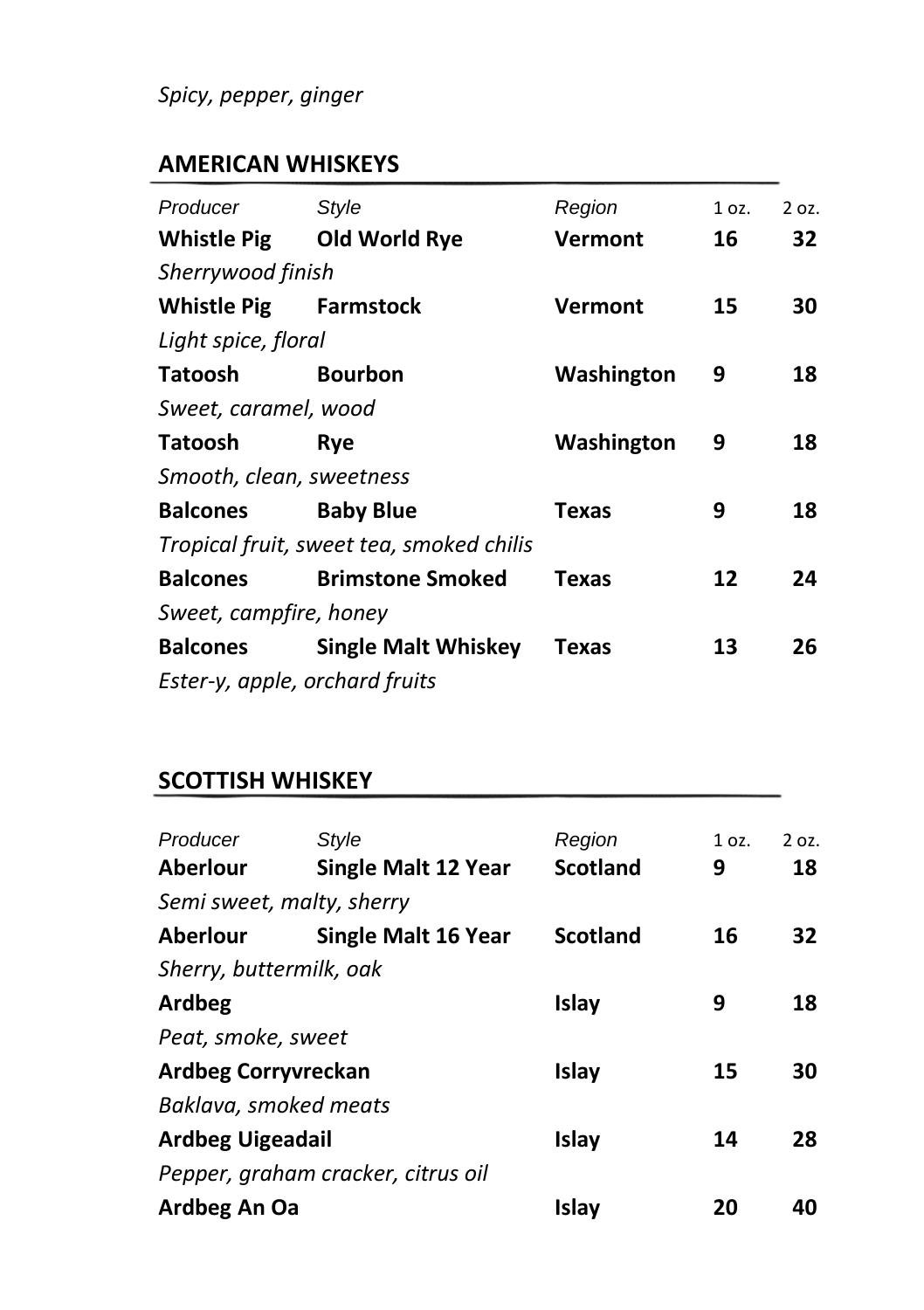| Producer                            | <b>Style</b>                    | Region          | 1 oz. | 2 oz. |
|-------------------------------------|---------------------------------|-----------------|-------|-------|
| Asyla                               | <b>Blended</b>                  | <b>Scotland</b> | 10    | 20    |
| Crisp, vanilla, grass               |                                 |                 |       |       |
|                                     | Auchentoshan Lowland 18 Year    | Lowland         | 24    | 48    |
| Sweet, grassy, spicy                |                                 |                 |       |       |
|                                     | Auchentoshan Lowland 21 Year    | Lowland         | 28    | 56    |
| Sweet, fruit, cinnamon              |                                 |                 |       |       |
| <b>Balvenie</b>                     | Caribbean Cask 14 Year Speyside |                 | 10    | 20    |
| Caramel, fruit, floral              |                                 |                 |       |       |
| <b>Balvenie</b>                     | 12 year Doublewood              | <b>Speyside</b> | 9     | 18    |
| Vanilla, spice, nutty               |                                 |                 |       |       |
| <b>Balvenie</b>                     | 21 Year                         | Speyside        | 23    | 46    |
| Sweet, orange, earthy               |                                 |                 |       |       |
| <b>Bruichladdich Classic Laddie</b> |                                 | <b>Scotland</b> | 9     | 18    |
| Light, classic, fruity              |                                 |                 |       |       |
| <b>Bruichladdich Islay Barley</b>   |                                 | <b>Islay</b>    | 8     | 16    |
| Light peat, smoke                   |                                 |                 |       |       |
| <b>Bruichladdich</b>                | <b>Port Charlotte</b>           | Islay           | 10    | 20    |
| Heavy peat, intense                 |                                 |                 |       |       |
| Bunnahabhain 12 Year                |                                 | <b>Islay</b>    | 12    | 24    |
| Butter, vanilla, grass              |                                 |                 |       |       |
| Bunnahabhain 18 Year                |                                 | Islay           | 22    | 44    |
| Caramel, sherry, nutty              |                                 |                 |       |       |
| Bunnahabhain 25 Year                |                                 | Islay           | 60    | 120   |
| Caramel, fruit oak                  |                                 |                 |       |       |
| <b>Chivas Regal</b>                 | 12 Year                         | <b>Scotland</b> | 6     | 12    |
| Smooth, dry, buttery                |                                 |                 |       |       |
| <b>Chivas Regal</b>                 | 18 Year                         | <b>Scotland</b> | 9     | 18    |
| Fruit, spice, sherry                |                                 |                 |       |       |
| <b>Compass Box Peat Monster</b>     |                                 | <b>Scotland</b> | 19    | 38    |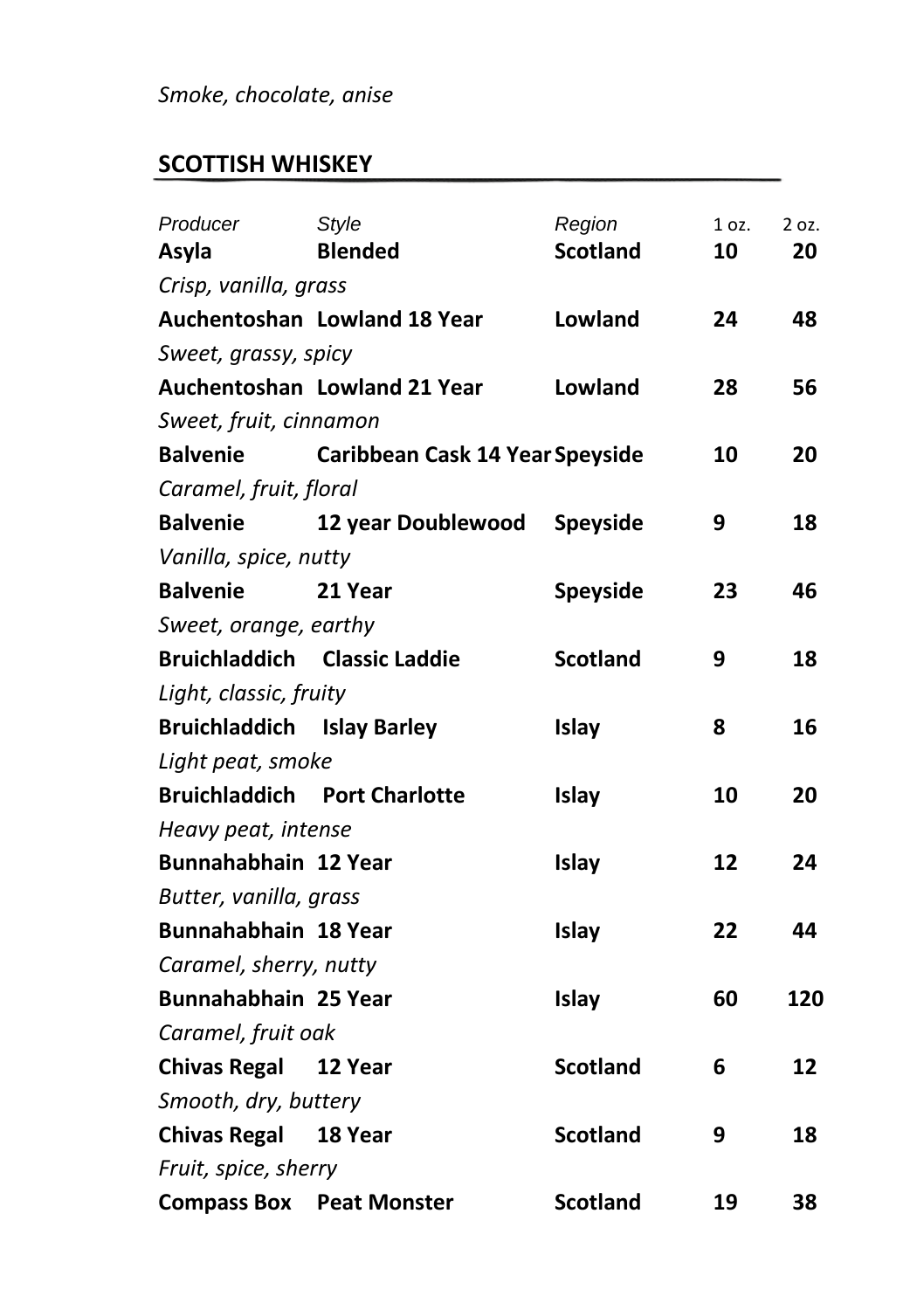# *Peat, malt, fruit*

| Producer                   | <b>Style</b>          | Region          | 1 oz. | 2 oz. |
|----------------------------|-----------------------|-----------------|-------|-------|
| <b>Compass Box</b>         | <b>Artists Blend</b>  | <b>Scotland</b> | 8     | 16    |
| Vanilla, cocoa, caramel    |                       |                 |       |       |
| <b>Dalmore</b>             | 12 Year               | <b>Highland</b> | 12    | 24    |
| Light, classic, fruity     |                       |                 |       |       |
| <b>Dalmore</b>             | Portwood              | <b>Highland</b> | 18    | 36    |
| Vanilla, smoke, fruit      |                       |                 |       |       |
| <b>Dalmore</b>             | <b>King Alexander</b> | <b>Highland</b> | 45    | 90    |
| Zest, vanilla, caramel     |                       |                 |       |       |
| Dewar's                    | 18 Year               | <b>Scotland</b> | 9     | 18    |
| Fruity, spicy, caramel     |                       |                 |       |       |
| Glenfiddich                | 12 Year               | Speyside        | 7     | 14    |
| Fruity, malty, sweet       |                       |                 |       |       |
| Glenfiddich                | 14 Year               | Speyside        | 9     | 18    |
| Toffee, caramel, cinnamon  |                       |                 |       |       |
| Glenfiddich                | 18 Year               | Speyside        | 12    | 24    |
| Fruit, brandy, malty       |                       |                 |       |       |
| <b>Glenfiddich</b>         | 21 Year               | Speyside        | 26    | 52    |
| Rum cask finish            |                       |                 |       |       |
| Glenfiddich                | <b>30 Year</b>        | Speyside        | 48    | 96    |
| Sherry, honey, spice       |                       |                 |       |       |
| <b>Glenlivet</b>           | 12 Year               | Speyside        | 7     | 14    |
| Smokey nose, caramel taste |                       |                 |       |       |
| Glenlivet                  | 15 Year               | Speyside        | 8     | 16    |
| Sweet, wood, oak           |                       |                 |       |       |
| <b>Glenlivet</b>           | 18 Year               | Speyside        | 13    | 26    |
| Spice, malt, smoke         |                       |                 |       |       |
| <b>Glenlivet</b>           | 21 Year               | Speyside        | 25    | 50    |
| Apple, peach, sherry       |                       |                 |       |       |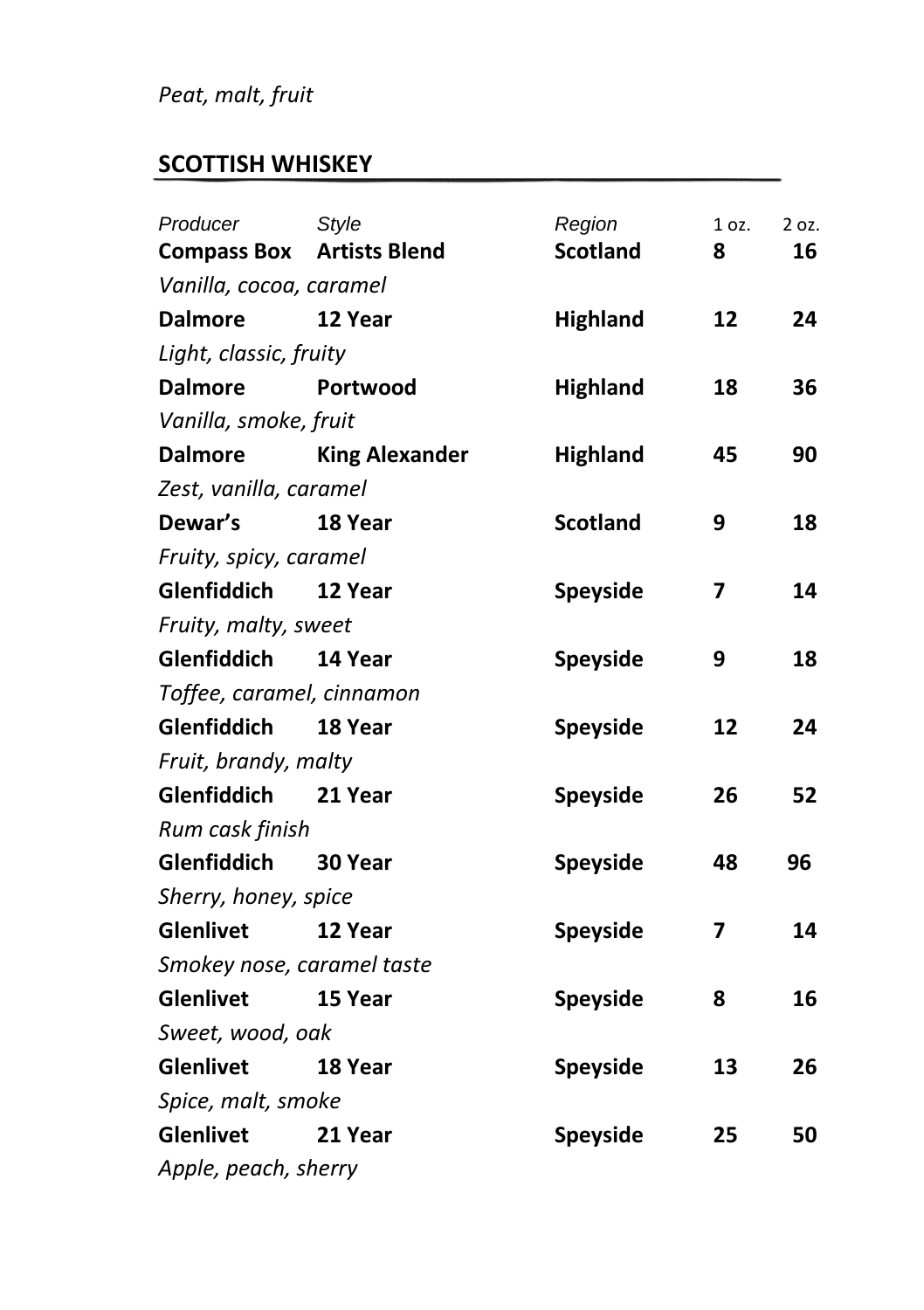| Glenmorangie 10 Year | <b>Highland</b> | 18 |
|----------------------|-----------------|----|
| Sweet, oaky, caramel |                 |    |

| Producer                     | <b>Style</b>                                 | Region          | 1 oz. | 2 oz. |
|------------------------------|----------------------------------------------|-----------------|-------|-------|
| Glenmorangie 18 Year         |                                              | <b>Highland</b> | 23    | 46    |
| Fruit, sweet, butter         |                                              |                 |       |       |
| Glenmorangie 25 Year         |                                              | <b>Highland</b> | 85    | 170   |
|                              | Forest fruit, red currants, bramble jelly    |                 |       |       |
| Glenmorangie Lasanta         |                                              | <b>Highland</b> | 11    | 22    |
| Sweet, tobacco, sherry       |                                              |                 |       |       |
| Glenmorangie Nectar D' Or    |                                              | <b>Highland</b> | 14    | 28    |
| Sugar, peaches, malt         |                                              |                 |       |       |
| Glenmorangie Quinta Ruban    |                                              | <b>Highland</b> | 12    | 24    |
| Sweet, oak, grape            |                                              |                 |       |       |
| <b>Glenmorangie Tusail</b>   |                                              | <b>Highland</b> | 19    | 38    |
|                              | Milk chocolate, biscuit, dried fruit, ginger |                 |       |       |
|                              | Gordon and MacPhail Speymalt 8 year Islay    |                 | 13    | 26    |
| Pear, pineapple, orange peal |                                              |                 |       |       |
|                              | Gordon and MacPhail Speymalt 19 year Islay   |                 | 28    | 56    |
|                              | Hot spicyness, burnt toffee, butterscotch    |                 |       |       |
|                              | <b>Gordon and MacPhail Speymalt 1972</b>     | <b>Islay</b>    | 150   | 300   |
|                              | Grapefruit, orange peel, dark chocolate      |                 |       |       |
|                              | Highland Park 12 year Single Malt            | Islay           | 10    | 20    |
| Sherry, fruity               |                                              |                 |       |       |
| <b>Highland Park Magnus</b>  |                                              | <b>Scotland</b> | 14    | 28    |
| Bold, smokey                 |                                              |                 |       |       |
| <b>Johnny Walker Black</b>   |                                              | <b>Scotland</b> | 7     | 14    |
| Sweet, fruit, light peat     |                                              |                 |       |       |
| <b>Johnny Walker Blue</b>    |                                              | <b>Scotland</b> | 26    | 52    |
| Smoke, nutty, sweet          |                                              |                 |       |       |
| Lagavalin                    | 16 Year                                      | Islay           | 11    | 22    |
| Sweet, peat, ash             |                                              |                 |       |       |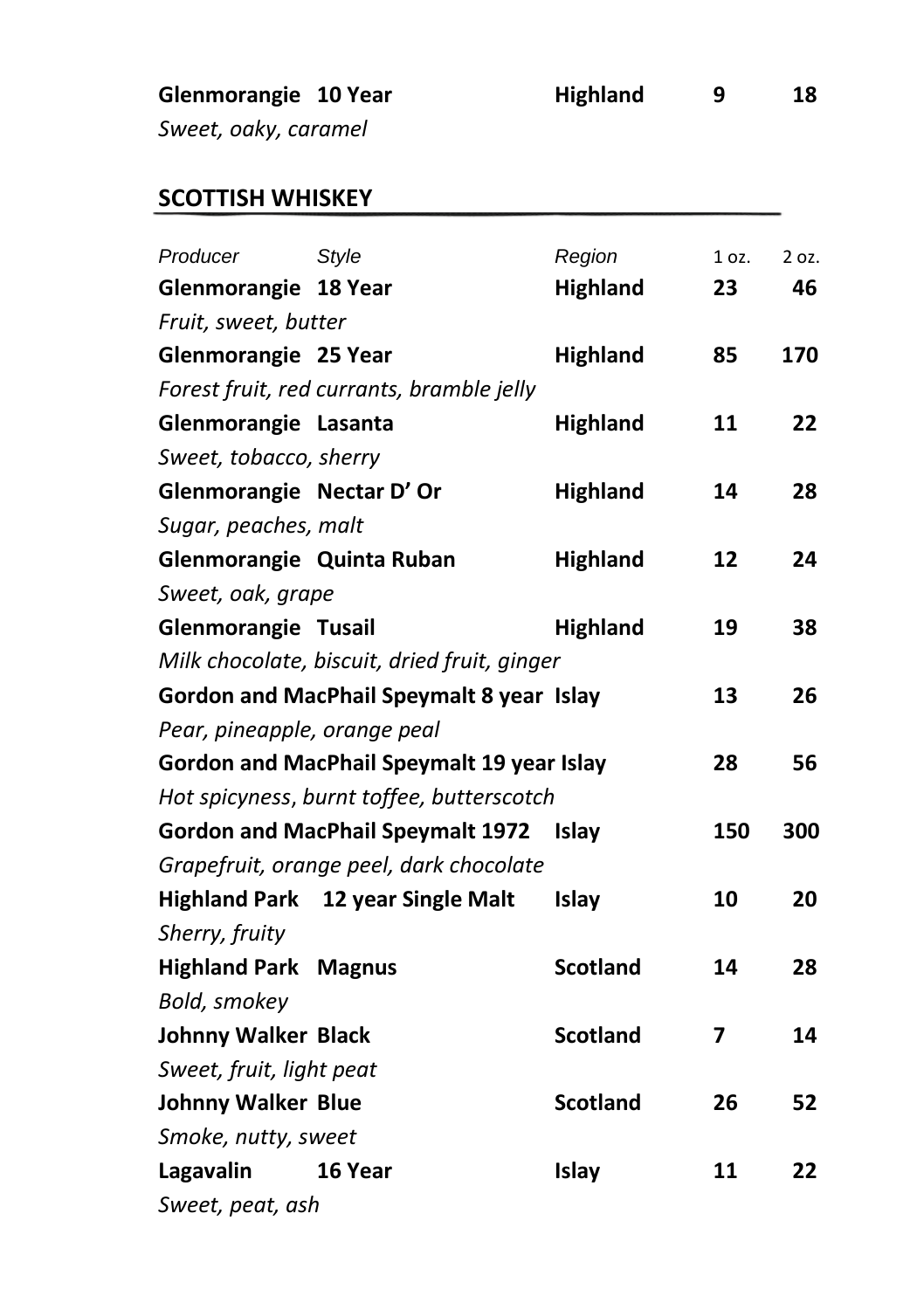| Laphroaig           | 10 Year | <b>Islav</b> | 14 |
|---------------------|---------|--------------|----|
| Peat, citrus, sweet |         |              |    |

| Producer<br><b>Laphroaig Special Select</b> | Style                            | Region<br>Islay | 1 oz.<br>15 | 2 oz<br>30 |
|---------------------------------------------|----------------------------------|-----------------|-------------|------------|
| Ginger, char, vanilla                       |                                  |                 |             |            |
| Oban                                        | 14 Year                          | <b>Scotland</b> | 9           | 18         |
| Sweet, smoky, peat                          |                                  |                 |             |            |
| <b>Talisker</b>                             | 10 Year                          | <b>Scotland</b> | 9           | 18         |
|                                             | Dried fruit, smoke, black pepper |                 |             |            |
| <b>The Macallan</b>                         | 12 Year                          | <b>Speyside</b> | 8           | 16         |
| Fruit, smoke, sherry                        |                                  |                 |             |            |
| <b>The Macallan</b>                         | 15 Year                          | Speyside        | 13          | 25         |
| Nutty, chocolate, sweet                     |                                  |                 |             |            |
| <b>The Macallan</b>                         | 18 Year                          | Speyside        | 21          | 42         |
| Clove, smoke, toffee                        |                                  |                 |             |            |
| <b>The Macallan</b>                         | <b>Rare Cask</b>                 | Speyside        | 50          | 100        |
| Rare, single malt blend                     |                                  |                 |             |            |
| <b>Tobermory</b>                            | 10 Year                          | <b>Scotland</b> | 10          | 20         |
| Malty, citrus, nutty                        |                                  |                 |             |            |
| <b>Tobermory</b>                            | 15 Year                          | <b>Scotland</b> | 23          | 46         |
| Vanilla, sherry, oak                        |                                  |                 |             |            |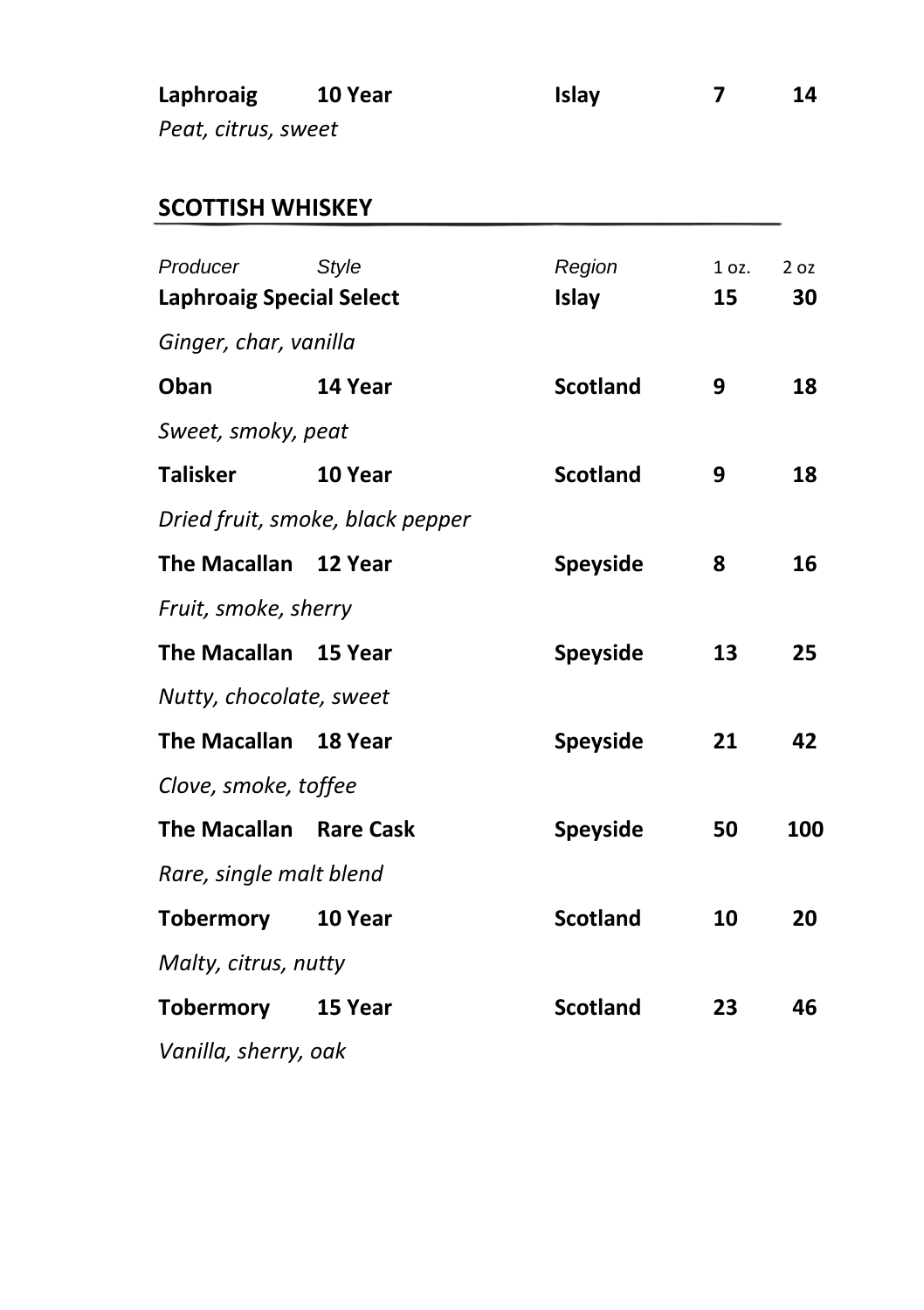#### **WORLD WHISKEY**

| Producer                | <b>Style</b>                               | Region           | 1 oz. | 2 oz. |
|-------------------------|--------------------------------------------|------------------|-------|-------|
| Lark                    | <b>Single Malt Cask Strength</b>           | <b>Australia</b> | 36    | 72    |
|                         | Big and oily, ginger, apple, vanilla cream |                  |       |       |
| <b>Belgian Owl</b>      | <b>Single Malt</b>                         | <b>Belgium</b>   | 15    | 30    |
| Malt, hay, spice        |                                            |                  |       |       |
|                         | <b>Crown Royal Blended Whisky</b>          | Canada           | 6     | 12    |
| Fruity, spicy           |                                            |                  |       |       |
| <b>Tap 357</b>          | <b>Maple Rye</b>                           | Canada           | 7     | 14    |
| Maple, vanilla, spice   |                                            |                  |       |       |
| <b>Bastille</b>         | Whiskey                                    | <b>France</b>    | 7     | 14    |
|                         | Peach cobbler, peppery spice, limestone    |                  |       |       |
| <b>Bushmills</b>        | Original                                   | <b>Ireland</b>   | 5     | 10    |
|                         | Honey, crisp, light, spice                 |                  |       |       |
| <b>Bushmills</b>        | <b>Black</b>                               | <b>Ireland</b>   | 6     | 12    |
| Sherry cask, rich, full |                                            |                  |       |       |
| <b>Bushmills</b>        | Red                                        | <b>Ireland</b>   | 6     | 12    |
| Floral, vanilla wood    |                                            |                  |       |       |
| <b>Green Spot</b>       | Whiskey                                    | Ireland          | 11    | 22    |
| Floral, vanilla wood    |                                            |                  |       |       |
| <b>Yellow Spot</b>      | 12 Year                                    | <b>Ireland</b>   | 18    | 36    |
| Honey, spice, fruit     |                                            |                  |       |       |
| Jameson                 | Whiskey                                    | Ireland          | 6     | 12    |
| Sweet, cocoa, barley    |                                            |                  |       |       |
| Knappogue               | 16yr                                       | <b>Ireland</b>   | 17    | 34    |
| Sherry, malt, fruit     |                                            |                  |       |       |
| <b>Knot</b>             | Whiskey                                    | Ireland          | 7     | 14    |
| Toffee, vanilla, cocoa  |                                            |                  |       |       |
| <b>Red Breast</b>       | 12yr Single Pot Still                      | Ireland          | 10    | 20    |
| Barley, spice vanilla   |                                            |                  |       |       |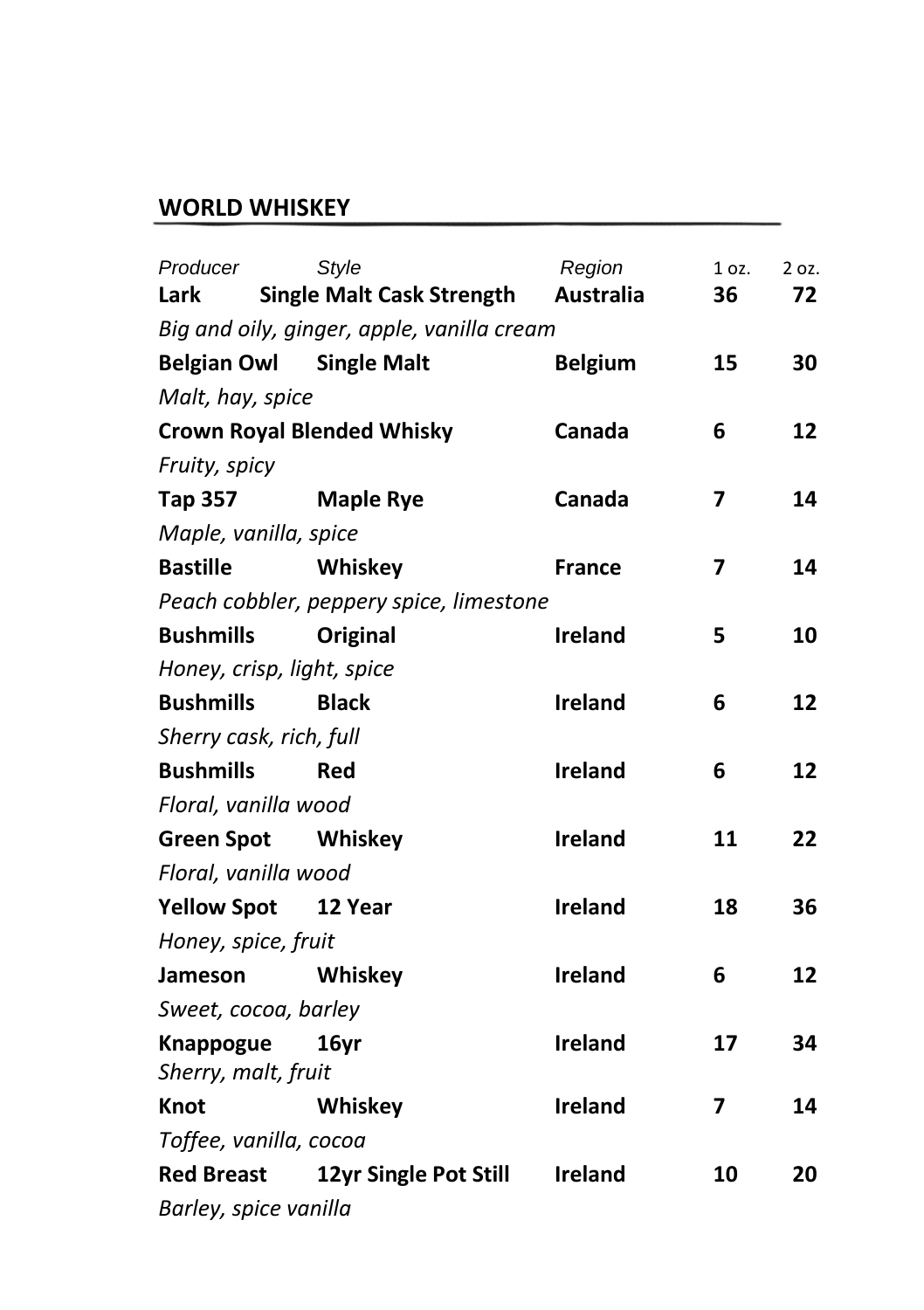**Red Breast 15yr Single Pot Still Ireland 17 34** *Spice, berries, toast*

### **WORLD WHISKEY**

| Producer       |                               | <b>Style</b>                     | Region         | 1 oz.                   | 2 oz. |
|----------------|-------------------------------|----------------------------------|----------------|-------------------------|-------|
|                |                               | <b>Slane</b> Triple Cask Whiskey | Ireland        | 6                       | 12    |
|                | Smooth, robust, spice         |                                  |                |                         |       |
| <b>Teeling</b> |                               | <b>Small Batch</b>               | <b>Ireland</b> | $\overline{\mathbf{z}}$ | 14    |
|                | Light, rum cask, fruity       |                                  |                |                         |       |
|                | <b>Tullamore Dew Original</b> |                                  | <b>Ireland</b> | 6                       | 12    |
|                | Vanilla, soft fruit           |                                  |                |                         |       |
|                |                               | <b>Tullamore Dew Cider Cask</b>  | <b>Ireland</b> | 6                       | 12    |
|                | Vanilla, apples, spice        |                                  |                |                         |       |
| Akashi         |                               | <b>Blended Whisky</b>            | Japan          | 10                      | 20    |
|                | Scotch-like, soft grain       |                                  |                |                         |       |
| <b>Hibiki</b>  |                               | <b>Harmony Blend</b>             | Japan          | 15                      | 30    |
|                | Spice, tropical, toffee       |                                  |                |                         |       |
| Kaiyo          |                               | <b>Blended Barley Malt</b>       | Japan          | 12                      | 24    |
|                |                               | Light spice, Mizunara Oak        |                |                         |       |
| Nikka          |                               | <b>Coffey Blend</b>              | Japan          | 13                      | 26    |
|                | Peat, evergreen               |                                  |                |                         |       |
| Nikka          |                               | <b>Yoichi Single Malt</b>        | Japan          | 18                      | 36    |
|                | Oak, apple, delicate          |                                  |                |                         |       |
| <b>Nikka</b>   |                               | Miyagikyo Single Malt Japan      |                | 18                      | 36    |
|                | Vanilla, peat, sweet          |                                  |                |                         |       |
| <b>Suntory</b> |                               | <b>Toki Blend</b>                | Japan          | 9                       | 18    |